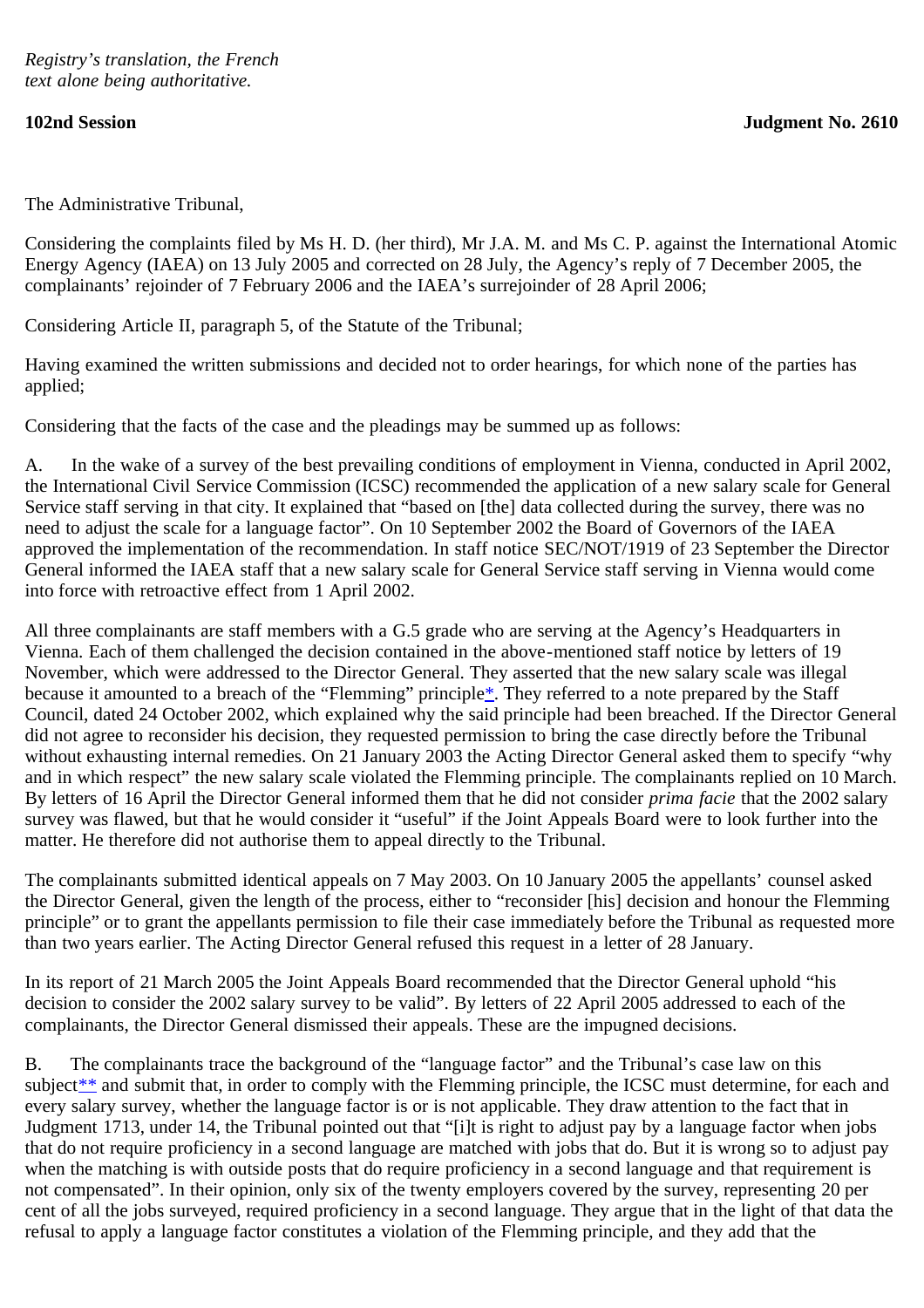methodology used by the ICSC is flawed in that it fails to take account of the Tribunal's case law. They accuse the ICSC and the Agency of consistently refusing to acknowledge the errors identified by the President of the Staff Council and denounce the misleading nature of the ICSC's conclusions. Moreover, they contend that Austrian collective agreements oblige employers to take into account foreign language proficiency and use, and that in practice this is reflected in a higher salary.

The complainants accuse the Joint Appeals Board of having committed an error of law in stating that "the Director General was not under any obligation to independently question the process that the ICSC used to determine whether a language factor was appropriate for the Vienna geographic area or the method used to collect information relevant to that determination". Since the Joint Appeals Board did not undertake an analysis of the methodology of the ICSC, its conclusion that the "survey was properly conducted in accordance with the methodology" is tainted with an error of law and of fact. They also accuse the Agency of having breached the principle of good faith through deliberate efforts to delay the internal appeal process, which lasted for some two and a half years, whereas the Joint Appeals Board is supposed to submit its report within three months of taking up the appeal, and any extension of time by the Director General must be reasonable. They were not given an opportunity to respond to the written evidence and arguments presented by the Agency in its reply to their appeals. The internal appeal process therefore failed to meet the minimum requirements of administrative due process and they consider that they have reason to claim compensation for the resultant moral damage.

The complainants request the setting aside of the impugned decisions, a readjustment of the General Service salary scales to take account of the language factor with retroactive effect from 1 April 2002, moral damages of 10,000 euros for each of them and an award of costs.

<span id="page-1-0"></span>C. In its reply the IAEA expressly adopts the submissions presented by the ICSC in a memorandum it has considered necessary to annex to its own written submissions. The ICSC argues that the complainants' pleas concerning the decision to discontinue the "automatic" inclusion of a language factor adjustment in the calculation of salary scales have already been raised before both this Tribunal and the United Nations Administrative Tribunal  $(UNAT)$ <sup>[\\*\\*\\*](#page-4-2)</sup> in similar cases and have been dismissed by these tribunals. It submits that the methodology it used to conduct the 2002 salary survey did not breach the Flemming principle in any way. With respect to the plea concerning Austrian collective agreements, it asserts that in Judgment 1915 the Tribunal held that the bonuses for the knowledge and use of a foreign language for which provision was made in these agreements had already been correctly taken into account in the methodology used for the surveys. According to the ICSC, the gathering of data in 2002 was not flawed. It submits that the staff representatives did not point out any breaches of the applicable methodology during the process culminating in its recommendation concerning the new salary scales, and considers that the complainants are therefore estopped from alleging that the methodology has been breached. Lastly, it argues that it was right to recommend the exclusion of the language factor because the survey conducted in 2002, which was endorsed by all the parties involved at all stages of the procedure, showed that the majority of employers required their staff, or staff in certain positions, to use another language without providing any compensation for this requirement.

In addition to these arguments the IAEA cites Judgment 2303, under 7, to the effect that its sole obligation was "to check whether the rules applied in the chosen methodology and the ensuing results [did] not breach either the Flemming principle concerning General Service staff or the general principles of law applying to the international civil service". The Agency declares that it is not in a position to respond to the complainants' criticisms of the contents of the Joint Appeal Board's report because it views the Board as an independent body. Nevertheless, it adds that the Board was right to dismiss the complainants' submissions. As regards the procedure, it denies that it deliberately delayed the proceedings and asserts that the complainants' arguments in this respect are misleading. The Agency concedes that the Joint Appeal Board's delay was "unfortunate" but says that it provided the latter with sufficient resources to discharge its functions. It contends that the President of the Staff Council had indicated that the complainants might withdraw their appeals. Consequently, the appeals were not immediately forwarded to the ICSC, which partly explains the delay in the procedure. Lastly, it submits that "[t]he Joint Appeal Board's proceedings are not adversarial in nature" and that the Board is entitled to take such steps as it thinks necessary to inform itself. In the Agency's opinion, the complainants have therefore not demonstrated that they were denied administrative due process.

D. The complainants reiterate their position in their rejoinder. They take issue with the ICSC's argument whereby they are estopped from contesting the validity of the methodology simply because two "duly accredited" staff representatives did not express any objections during the survey process. They maintain that the methodology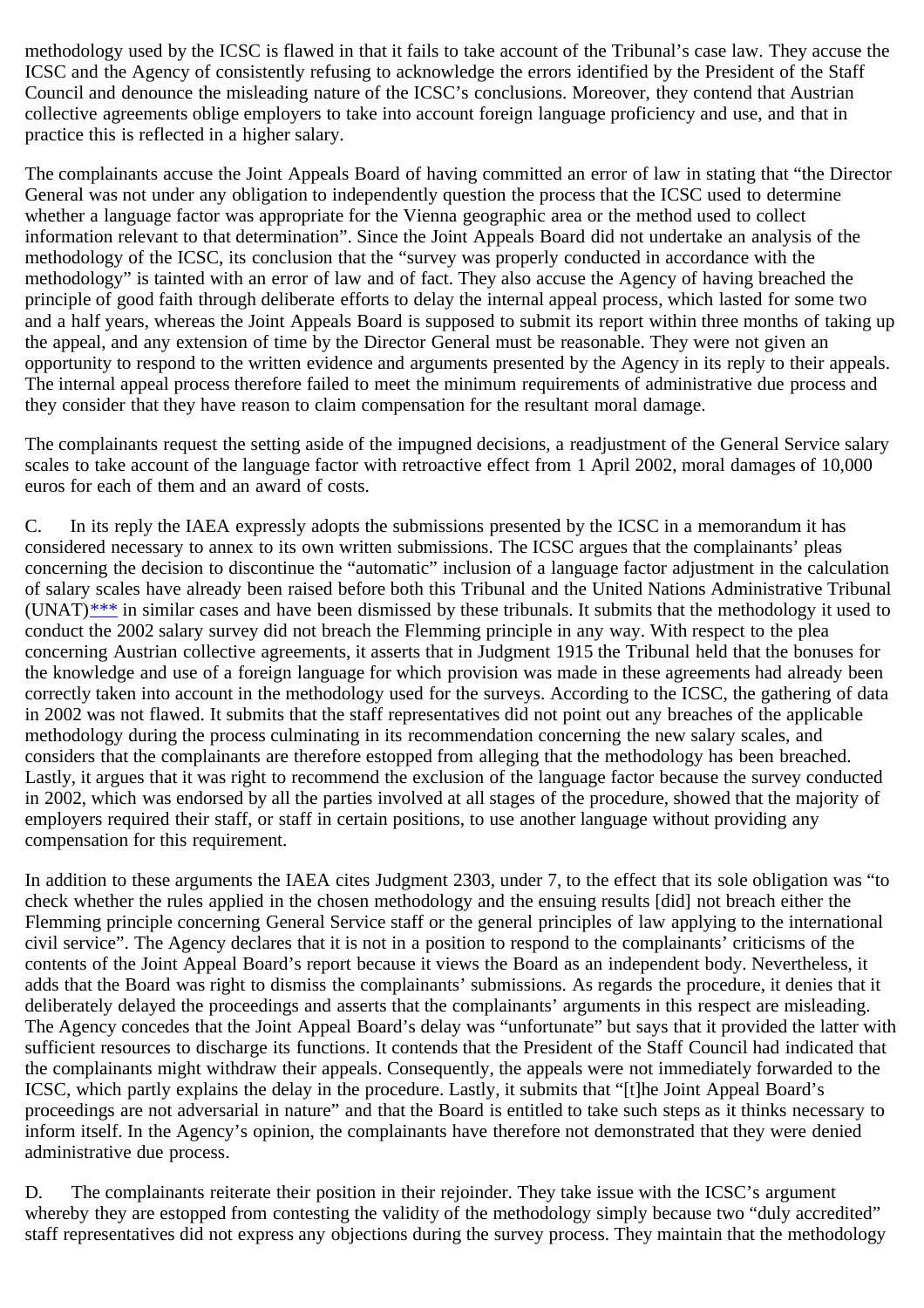was flawed as it ignored the peculiarities of the local market, such as collective agreements. They criticise the manner in which the ICSC and the IAEA interpret the Flemming principle which, in their opinion, leads to the conditions on the local labour market being totally disregarded. They take the view that the principles set forth in Judgment 1713 are still valid. They accuse the ICSC and the Administration of the IAEA of having treated the language factor as a "dead issue" from the outset. Lastly, in view of the delay in obtaining a decision on their appeals, they submit that the internal appeal system did not function properly and that this caused them injury.

E. In its surrejoinder the Agency states that it once again adopts the submissions presented by the ICSC in a memorandum which it annexes to its surrejoinder. In that memorandum the ICSC confirms its position. It submits that the applicable methodology does not permit the taking into consideration of any collective agreements *per se*. These agreements are relevant only to the extent that they are reflected in the data gathered in the course of the salary survey. As far as staff representation is concerned, it points out that acceptance of the complainants' contention would be prejudicial to the interests of staff throughout the United Nations common system. Lastly, it adds that, in its opinion, both this Tribunal and the UNAT have accepted that the "elimination of the language factor" does not *per se* violate the Flemming principle.

## CONSIDERATIONS

1. In three complaints which the Tribunal has decided to join, the complainants, who are members of the General Service staff of the IAEA, request the setting aside of the Director General's decisions of 22 April 2005 which confirmed earlier decisions to base their remuneration as from 1 April 2002 on a new salary scale approved by the Board of Governors, of which the staff was informed in a notice of 23 September 2002. The new scale applied an ICSC recommendation resting on the findings of a salary survey conducted in Vienna in April 2002 in order to determine the best prevailing employment conditions in that city. The Director General had followed the ICSC's recommendation no longer to apply the "language factor" adjustment which had previously been granted to them as members of the General Service staff of an international organisation serving in cities where the national language is not one of the working languages of the organisation in question.

2. On 19 November 2002 the complainants lodged appeals challenging their salary as from April 2002, as reflected with retroactive effect on their payslip for September 2002, on the grounds that it was based on a salary scale which violated the "Flemming" principle. In the event of a negative answer they requested permission to bring the case directly before the Tribunal without being obliged to follow the internal appeal procedure. After an exchange of correspondence with the Administration, the complainants reiterated their requests on 10 March 2003 and set forth their legal arguments. The Director General replied on 16 April 2003, pointing out that the 2002 salary survey had been carried out by a local committee which, in his opinion, had complied with the requirements of the ICSC's methodology and which had included staff representatives. He concluded that it would be "useful" if the Joint Appeals Board were to look further into the matter. The complainants appealed to the Board on 7 May 2003 and were informed of the latter's composition in November 2003. The Board met frequently and on 21 March 2005 recommended that the General Director should uphold his decision to consider the 2002 salary survey to be valid. This recommendation led the Director General to take the impugned decisions dismissing the complainants' appeals on 22 April 2005.

3. Before the Tribunal the complainants maintain the arguments they put forward during the internal appeal procedure: the decision not to adjust the salary of General Service staff to allow for the fact that the national language is not the working language of the organisation breaches the Flemming principle; it is based on illegal methodology and it runs counter to the methodology itself. They add that the Joint Appeals Board's conclusions are tainted with an error of law and that the delay in the internal appeal proceedings amounts to a breach of administrative due process and of good faith on the part of the Agency.

4. The main issue raised by this case is whether the decision no longer to grant the General Service staff of the Agency, which has its Headquarters in Vienna, a "language factor" breaches the safeguards enjoyed by the staff of organisations within the United Nations common system by virtue of the Flemming principle, which "requires that the conditions of service for the locally recruited staff be determined by reference to the best prevailing conditions of service among other employers in the locality", that is to say conditions of service which are "among the best in the locality, without being the absolute best" (see Judgment 2303, under A).

5. As the Tribunal has ruled (see leading Judgments 1713 and 2303 and, with respect to complaints already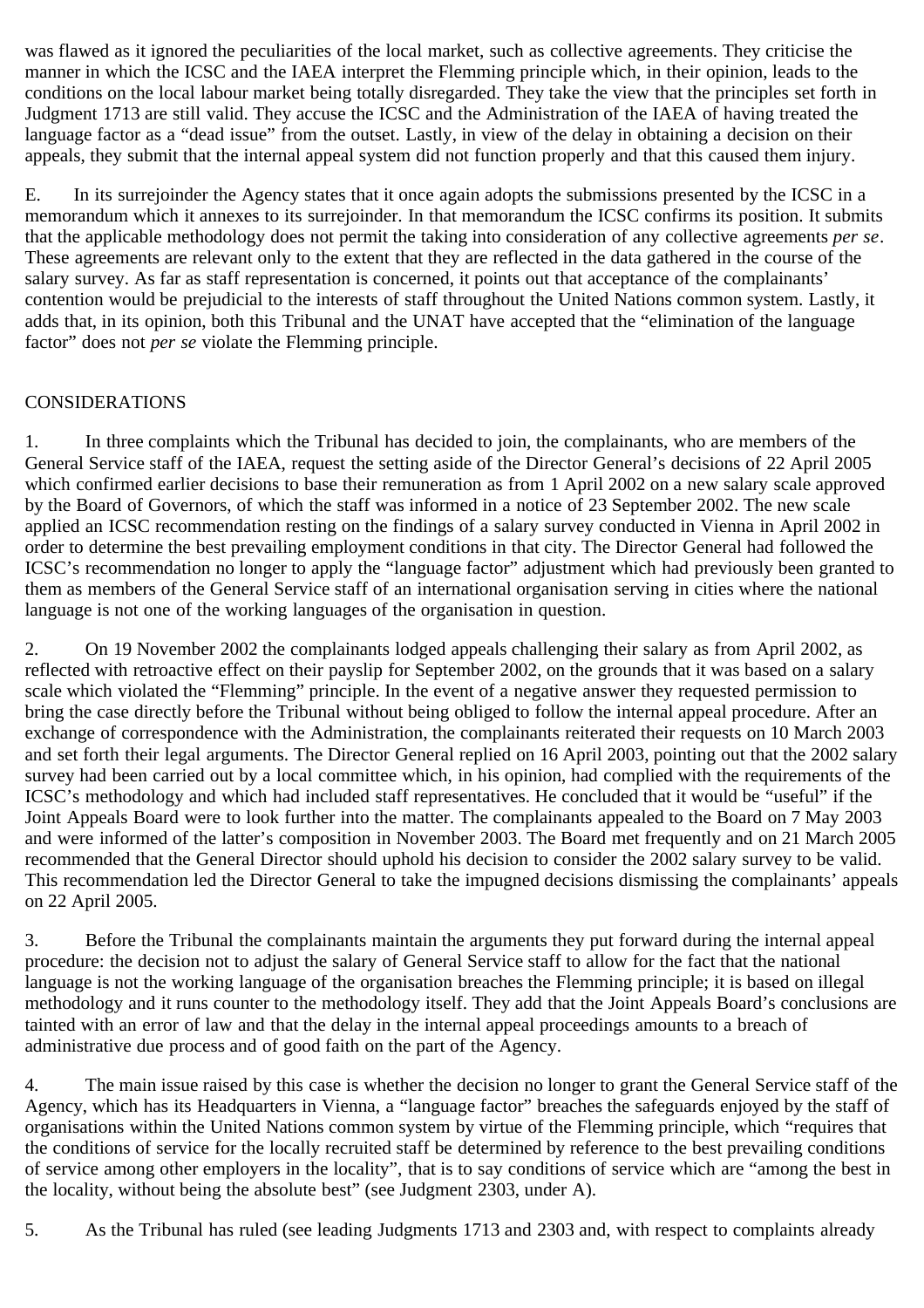filed by staff of the IAEA concerning the 1996 salary study conducted in Vienna, Judgment 1915), it is incumbent upon the ICSC to define the methodology applied to analyse employment conditions on the local labour market. The ICSC must of course be allowed some discretion over method, but the Tribunal will nevertheless review the exercise of it, as was recalled in Judgment 1713:

"The decision impugned may not stand if, say, it overlooks or misconstrues some particular factor, or if some method is applied for the wilful contrivance of lower figures of local pay, or if corners are cut for the sake of saving time, but to the detriment of staff interests."

Thus, contrary to the view taken by the Joint Appeals Board, the Director General did not have to confine himself to ensuring that the methodology recommended by the ICSC had been followed; he was competent to "check whether the rules applied in the chosen methodology and the ensuing results [did] not breach either the Flemming principle […] or the general principles of law applying to the international civil service" (see Judgment 2303, under 7). The complainants may therefore challenge not only the methodology followed when conducting the 2002 salary survey but also the way in which its results were interpreted. Although the Joint Appeals Board's interpretation is certainly tainted with an error of law, as the complainants submit, it has not been adopted by the Agency and therefore cannot have any bearing on the lawfulness of the impugned decisions. Contrary to the view put forward by the ICSC in its comments on the complaints, they are entitled to express criticisms regardless of the fact that the staff representatives on the survey team did not raise any objections at the time. It is plain that while it is highly desirable that staff representatives should be allowed to participate in operations to determine their colleagues' remuneration, this can in no way affect the right of each staff member to avail himself or herself of the means of redress which are open to him or her and which constitute a fundamental safeguard for international civil servants. The ICSC is therefore mistaken in believing that it can rely on the theory of estoppel vis-à-vis the complainants by arguing that staff representatives are supposed to act on behalf of all the members of the personnel and that "their actions should be considered as legally attributable to each and every one of the staff they represent".

6. Having established the foregoing, the Tribunal must reject the arguments put forward by the complainants to support the view that the methodology applied was flawed and that it was itself breached. The Tribunal notes that, as in the previous salary survey conducted in Vienna in 1996, the local employers interviewed during the salary survey were asked whether all or some of their employees had to work in a language other than the working language of their enterprise or organisation and, if so, how the use of a foreign language other than the working language was compensated. No matter what the reply to the first of these questions was, no compensation was granted for the use of an additional language. The fact that some replies were imprecise or incomplete and that others concerned employees whose jobs did not match those of the Agency's General Service staff cannot call into question the plain finding that the enterprises and organisations which were consulted did not give any bonuses for proficiency in a second language. Likewise, the fact that some collective agreements in force in Austria recognise the value of work calling for language skills may not be used as an argument against the reality which emerges from the disputed salary survey. Overall remuneration alone should be taken into consideration irrespective of any collective agreements. There is nothing in the file to suggest that the method followed was flawed, that the survey was biased or that its findings are based on errors of fact. While the complainants assert in their rejoinder that the failure to pay the language factor results in the pay of the Agency's staff being significantly less than what is offered on the Vienna labour market, in breach of the Flemming principle, they provide no evidence which would make it possible to entertain that allegation, especially in view of Judgment 1915 delivered by the Tribunal on the decision taken in 1996 gradually to reduce the language factor.

7. Although the complainants' principal claims must be dismissed, the fact remains that the very long delay between the submission on 19 November 2002 of the initial requests to have the decision set aside and the final decision taken on 22 April 2005 reveals a malfunctioning of the appeal mechanisms in the defendant organisation which was all the more damaging to the staff concerned for the fact that what was at stake was the setting of the pay possibly due to them since April 2002. While the Agency was of course not obliged to authorise the complainants to bring their case directly before the Tribunal, even though it had done so in the case leading to Judgment 1915, it was its duty to provide the members of its staff with efficient internal means of redress (on this point see Judgment 2392, under 6) and, in order to justify what it itself terms an "unfortunate" delay, it cannot merely refer to the independent status of the Joint Appeals Board and its concern not to interfere in the Board's proceedings. The Tribunal will therefore allow in part the complainants' claims for moral damages and will grant each of them the sum of 500 euros.

8. Since they partially succeed on this last point, the complainants are each entitled to costs, which the